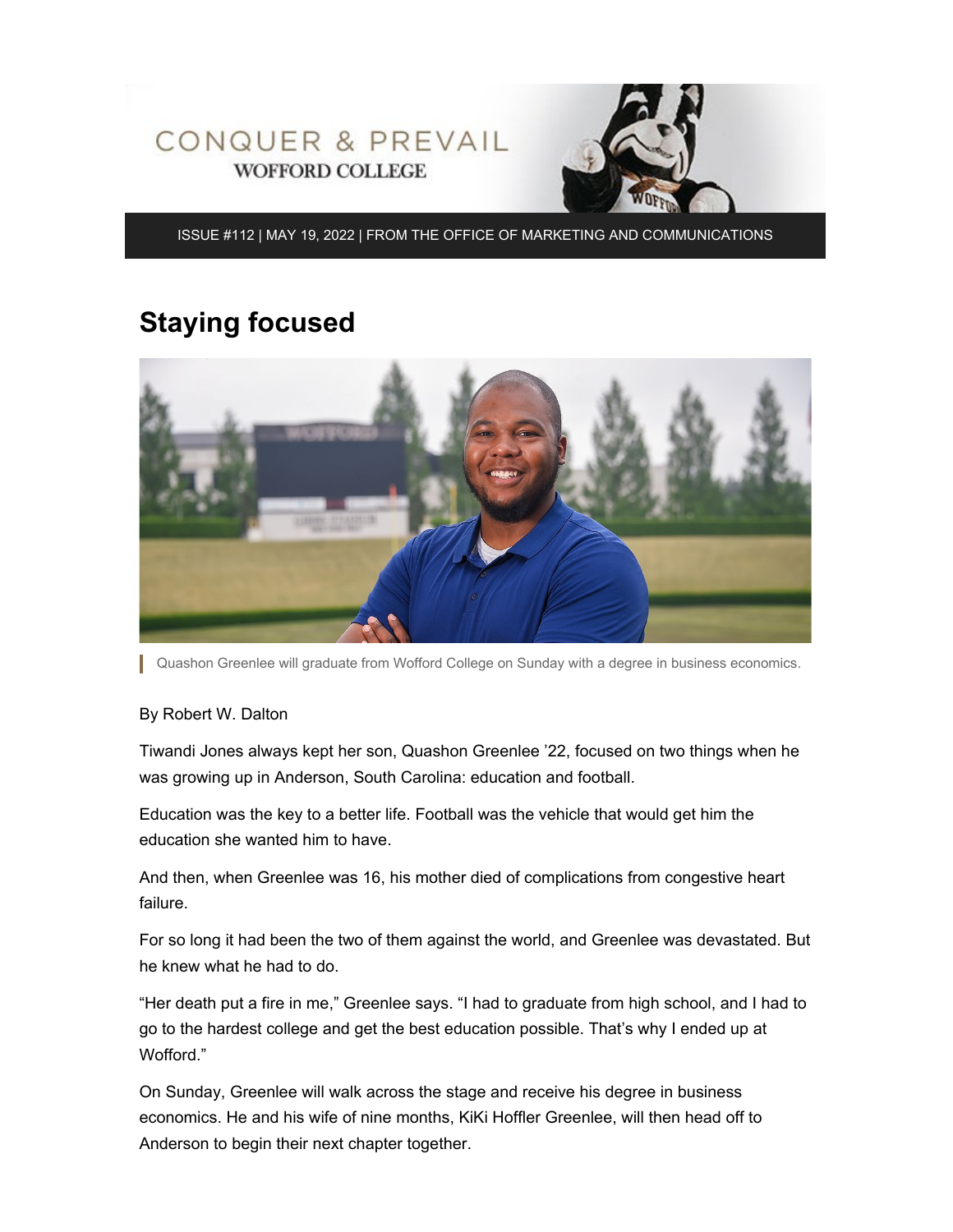He'll start work as a management trainee with Enterprise Rent-A-Car on Wednesday. She'll begin teaching first grade in the fall. They'll work together to turn their two-bedroom rented townhouse into a home.

**[READ MORE](https://www.wofford.edu/about/news/news-archives/2022/staying-focused)**

## **Commencement schedule**



Wofford College will hold its 168th Commencement on Sunday. Commencement exercises will be held on the lawn in front of Main Building.

Wofford College's 2022 Commencement Exercises will be held Sunday, May 22. The program will begin at 9:30 a.m. on the lawn in front of Main Building.

David M. Beacham '77, Wofford's senior vice president for administration and secretary to the board of trustees, will serve as the featured speaker. Beacham is retiring from the college this summer after 45 years of service. In addition to his work in the President's Office, he also worked with the college's admission and advancement staffs, including 12 years as chief advancement officer, during which he oversaw a \$90 million campaign, the largest achieved by the college at that time.

Honorary degrees will be presented to Dr. Michael A. Dirr, emeritus professor of horticulture at the University of Georgia; Alexandra Nunez, president and CEO of Esperanza, a microfinance institution in the Dominican Republic; and Dr. Leo Franklin Twiggs, a renowned artist who developed and chaired the fine arts department at South Carolina State University and is professor emeritus at the institution (**[read the full biographies of the honorees and](https://www.wofford.edu/about/news/news-archives/2022/commencement-schedule/featured-speaker) [the featured speaker](https://www.wofford.edu/about/news/news-archives/2022/commencement-schedule/featured-speaker)**).

**[Find more Commencement details, including a complete list of events and links for](https://www.wofford.edu/about/news/news-archives/2022/commencement-schedule) [livestreams](https://www.wofford.edu/about/news/news-archives/2022/commencement-schedule)**.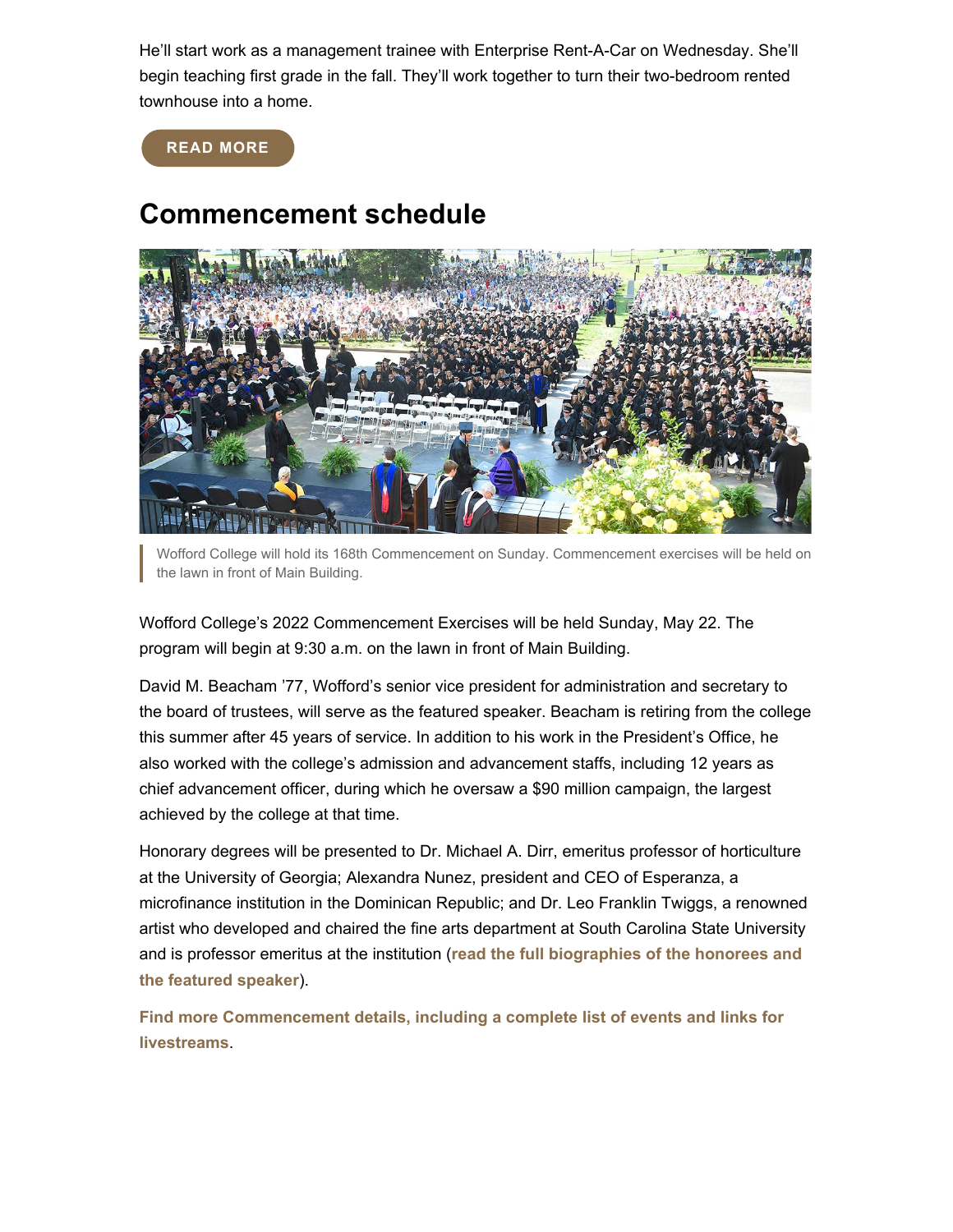### **Year in review**



Hector Ortiz '22, Wofford College's 2021-22 Presidential International Scholar, will discuss his year of research during Commencement weekend's Senior Showcase at 11 a.m. on Saturday.

Wofford College's Presidential International Scholars are often tested on their abilities and willingness to be flexible and adapt to changing circumstances. That's understandable considering international travel is involved, and many times scholars are trying to navigate across developing countries.

Shortly after being named the scholar for the 2021-22 academic year, Hector Ortiz '22 faced challenges stateside. The COVID-19 pandemic would shape and change the countries he planned to visit for research. Argentina and South Africa were his first choices.

"Things were uncertain and changing," says Ortiz, who conducted research in Kenya and Ecuador once it was clear the pandemic would interfere with his initial plans. "I knew from the beginning there could be a change in plans."

Ortiz, a triple major from Saluda, South Carolina, studying biology, philosophy and Spanish, will discuss his research during a presentation at 11 a.m. on Saturday in the Rosalind Sallenger Richardson Center for the Arts during Commencement weekend. It will be part of the Senior Showcase, which will include exhibits of art, research and more from the Class of 2022.

### **[READ MORE](https://www.wofford.edu/about/news/news-archives/2022/year-in-review)**